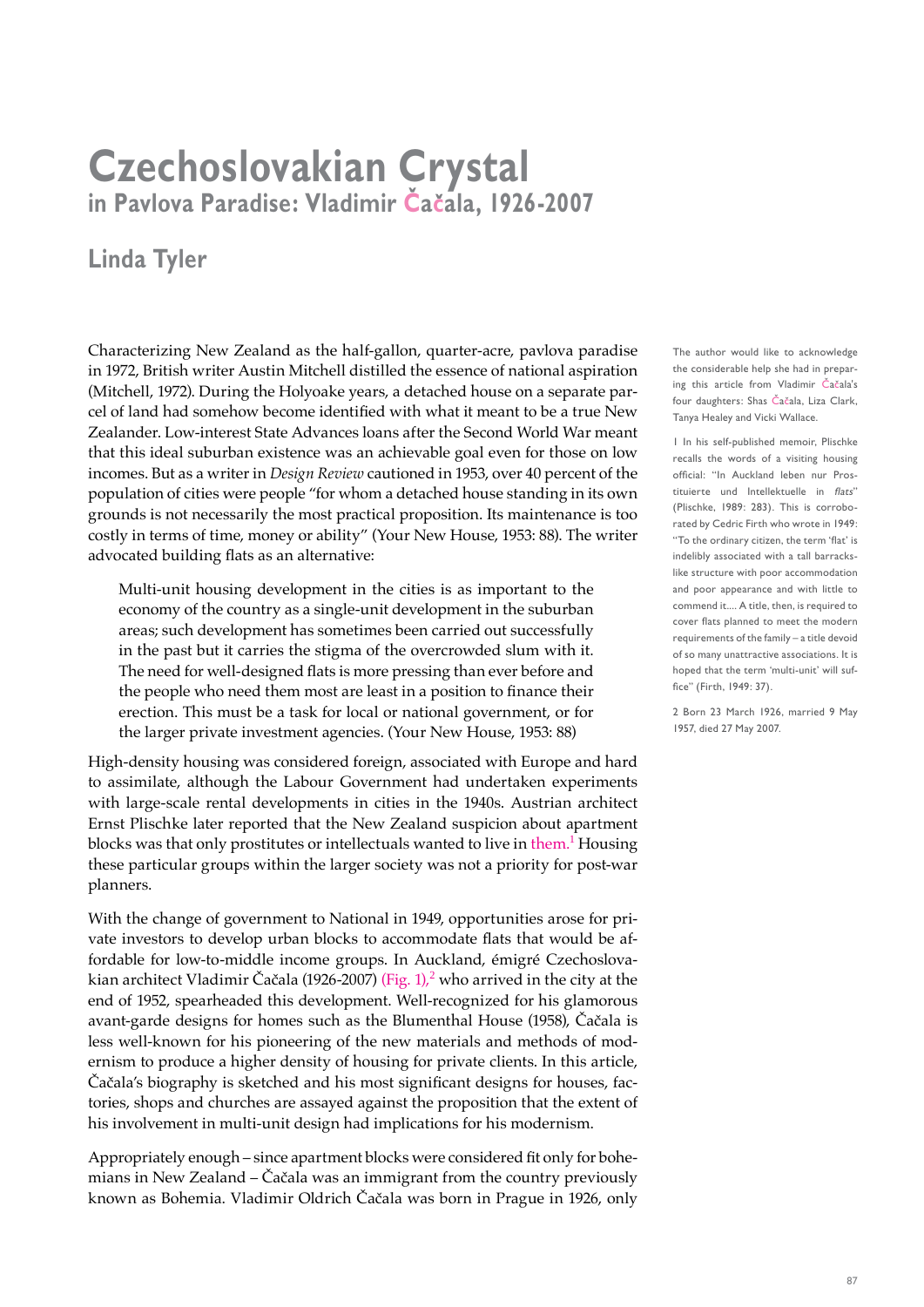later be acclaimed for their use of new materials and structural elements, were also students at the time. Interviewed in 2004, Čačala described his architectural training in post-war Prague as being heavily influenced by the Bauhaus:

When the Bauhaus was closed by Hitler in 1933, all the students and the professors spread away from Germany. A lot went to Prague and that's where I was lucky. I had those teachers to learn the clean lines and the simplicity from. The architecture school in Prague was more or less run by the guys who were Bauhaus. (Binsley, 2004: 72)

For many Europeans of Čačala's generation, the Bauhaus<sup>4</sup> introduced the concept of the design studio as a kind of industrial laboratory, where ideas for mass production could be trialled. Marcel Breuer's cantilevered armchairs, which were made of tubular steel and leather and were light, transparent and easily moved, with the base of the frame acting as a skid, epitomized the Bauhaus aesthetic.

Neither Fascism nor Marxism proved conducive to modernist architectural design. Czechoslovakia became a satellite state of the Soviet Union in February 1948. The economy was committed to centralized planning, and private architectural practice was banned. Čačala's father was denounced as an enemy of the people, his factory was closed and he disappeared. Seven months later, in September 1949, his son escaped across the border to American-occupied Bavaria. From there he travelled to Hamburg and in 1950, with the assistance of the United Nations International Refugee Organization, he gained passage to Melbourne from Naples on board the Sitmar liner *Fairsea*. 5 He travelled under the Displaced Persons Programme which brought 170,000 immigrants to Australia between 1947 and 1953. In Sydney, Čačala worked as an architectural draughtsman before discovering that his father, who had left Czechoslovakia six months before, had already settled in New Zealand. On Christmas Day 1952, they were reunited in Auckland, a city around a third the size of Prague with a population of about 300,000 people.

Two years later, in 1958, Čačala was commissioned by fellow Czechoslovakian émigré Ernest Blumenthal and his Canadian speech therapist wife Rachel Raye Blumenthal (née Ginsberg) to design a contemporary house for modern living (Figs. 2, 3 and 4).<sup>6</sup> On a private St Heliers section with panoramic views, Čačala

eight years after the Austro-Hungarian Empire had ended with the defeat of Germany in 1918. The new union of Bohemia, Moravia and Slovakia created one of Europe's most industrialized countries, and by the 1930s, Czechoslovakia was at the forefront of new thinking about architecture, design and the application of modern technologies. Wooden furniture, and in particular marquetry, had a long tradition in the region, but was beginning to be superseded by a demand for chrome-plated steel and lacquer promoted by the Exposition Internationale des Arts Décoratifs et Industriels Modernes held in Paris in 1925.<sup>3</sup>

> As an industrial designer with skills in plywood furniture manufacture from his years working in his father's factory, Čačala had no difficulty finding employment. He joined the architectural partnership of Brenner Associates<sup>6</sup> which had been formed in 1949. Des Mullen, Stephen Jelicich and Milan Mrkusich (the latter two of Dalmatian-Croatian descent) had been joined by Ron Grant in 1950, and worked mostly on interior fit-outs, with their showroom at 79 Hobson Street. Čačala found Brenners the ideal vehicle for his ideas about modern architecture and he became a design partner in 1954. He soon found his first independent clients as well. Austrians Ernst Gelb and his wife Ilse, a seamstress, had arrived in New Zealand as refugees from Hitler in 1939 and prospered. They bought a north-facing section in Mt Albert Road, opposite historic Alberton, and sought to build a sophisticated house which reflected their European origins. Perched atop a solid masonry basement, the wooden house is clad with vertical cedar boards and has a flat roof. A timber deck cantilevers out over the garden along the length of the house at the back, opening up the living room and master bedroom to the distant views and sunlight through French doors (Reid, 1992: 75-83).

5 The passport issued to Vladimir Oldrich Čačala is dated 2 January 1950.

As well as changing the face of Czechoslovakian furniture, prosperity facilitated controversial architecture. In Prague, building was controlled by a central planning authority which favoured proposals for projects that could express the prestige of the city through dramatic design. As the middle child born to furniture manufacturer Vladimir T. Čačala, the young V. O. Čačala had a privileged insight into contemporary design in the capital city. He visited many of the newly built and most remarkable examples of architecture with his father, including Adolf Loos' Villa Mueller (1930) and the Dutch architect Mart Stam's Palicka House (1932), which was part of the Baba Housing Estate (1928-40), the Czech equivalent of the Weissenhofsiedlung. A three-hour bus ride away was Mies van der Rohe's Tugendhat House (1930) in Brno. Built with a steel and concrete skeleton frame, with screens of translucent onyx and marquetry in exotic woods on the interior, the most impressive feature of the Tugendhat House for the young boy was that the glazing at the front had been designed to retract into the floor to turn the whole living space into an elevated porch.

These informal lessons in modernism were interrupted, along with Čačala's formal education, in the late 1930s when the universities in his country closed and remained closed for six years during the Second World War. Invaded, annexed and generally appropriated by Nazi Germany, Czechoslovakia was not liberated by the Red Army until 1944. Čačala enrolled at the Czech Technical University in Prague when teaching resumed on 4 June 1945, under Professor Emil Králik (1880-1946). Karel Prager (1923-2001) and Karel Hubáček (born 1924), who would



*Fig. 1: Vladimir Oldrich Čačala. Čačala Family Collection. Fig. 1*

3 The furniture of Bohemian cabinetmaker and marquetarian Anton Seuffert (1815-87), who arrived in Auckland in 1859, exemplifies this fine woodworking tradition.

4 At the Bauhaus in Dessau in 1927, an architectural department had been set up by Hannes Meyer (1889-1954), a champion of functionalism in architecture, but his Marxism led to his being replaced as director in 1930 by Ludwig Mies van der Rohe (1886-1967).

6 Named for the mountain pass through the Alps between Italy and Austria, where Mussolini and Hitler met to celebrate symbolically their Pact of Steel in 1940.

7 Another Czech Architect, Heinrich Kulka (1900-71), had been the best man at Ernest Blumenthal's wedding, yet it was Čačala, who was chosen to design the house.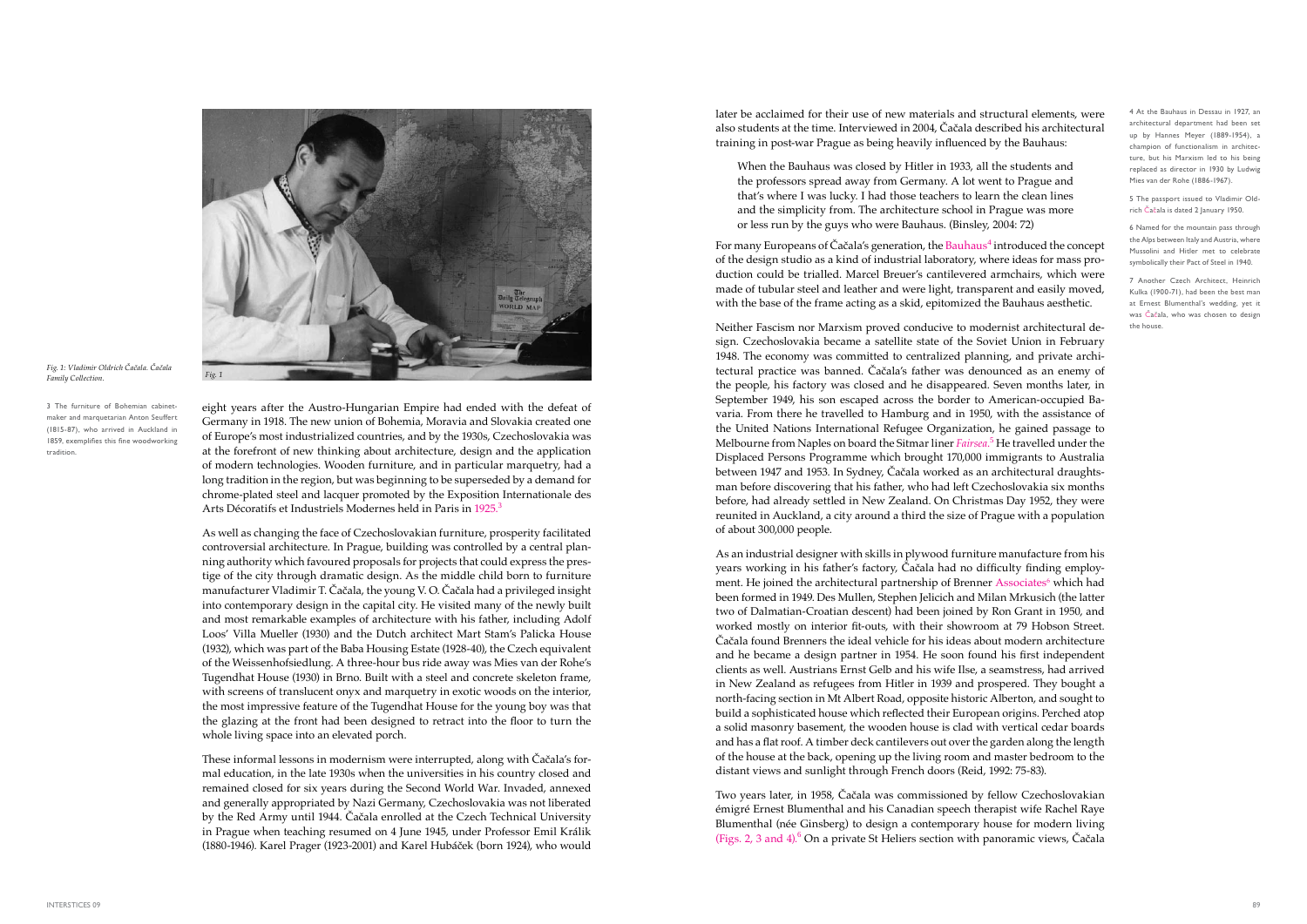the external vertical cedar cladding on three sides of the house with a mixture of creosote and Stockholm tar, but painted the front with bands of primary colours. As a result, the north elevation was thought by the international architectural press to resemble a composition by the Dutch De Stijl painter, Piet Mondrian. Named the Mondrian House, it featured in the prestigious Los Angeles periodical, *Arts and Architecture*, which had Marcel Breuer, Walter Gropius and Richard Neutra as editorial advisors (House in New Zealand, 1960: 26); as well as in Gio Ponti's *Domus*, published in Milan (Il Verde "Fuori Scala", 1962: 47); and the local magazine, *The Mirror* (Interior-Exterior Harmony, 1961: 50-51, 58).<sup>8</sup>

Čačala's reputation was assured with this commission, and he set up his own architectural practice in partnership with Walter Leu in 1959. As Čačala, Leu Associates, they created high modern design for fashionable clients: an interior for Vladimir and Yvette Kozak's store, Form, in High Street (Fig. 5); and a fitout for the Blumenthal's coffee shop on Queen Street, the Kottage Kake Kitchen. The partnership was also responsible for the design of a factory for men's tie manufacturer John Webster in Exmouth Street (John Webster & Co., 1963: 12). In Otara, South Auckland, they completed a brick factory for cabinetmakers G. C. Goode and Co. which maximized natural light along the assembly line (G. C. Goode & Co., 1967: 58-59), as well as the radical A-framed Church of St Peter on the Hill (Fig. 6) and the Church of St Albans with exposed steel structure, both in Manurewa and both designed in 1965 (Bond, 1965). Featuring in the Parade of Homes in Manurewa in 1964 was the remarkable exhibition house Contempora, with two-storey lounge and windowless brick west wall, which, like the Blumenthal House, had an indoor garden that extended under the stairs (Exhibition House, 1966: 34-37). The Kay House (1959) in Victoria Avenue, Remuera (Uncluttered Look, 1965: 11), Čačala's own house in Lucerne Road (1959) (Sensitive Unity, 1963: 20) and houses designed for his friend Bernd Koningham (Konigsheimer), first at Shore Road, then Lucerne Road, showed his ability to create elegant and classic domestic designs for a New Zealand lifestyle (Fig. 7).

created the masterpiece that has earned him his place in the annals of practitioners of the International Style in New Zealand. Making spectacular use of cantilevering and large areas of glass, the Blumenthal House creates the illusion of light construction and airy spaciousness. Cars are parked under the overhanging living area, and the front door opens into an indoor garden, lush with banana plants and tropical palms. This entry is a two-storeyed space which provides light into the hall and the west wall of the living room. At the back, a wall of dark stone anchors the house centrally, with timber stair treads supported on steel members cantilevering out from it. As with some of his later blocks of flats, here the staircase in its garden has a space-forming role, creating a heart for the whole building from which the other areas are derived.

Čačala's use of bluestone cladding on the staircase wall in the Blumenthal House, to create a centre of power for the house, derives from European prototypes. Like the marble walls of Mies van der Rohe or the Utah rock used by Richard Neutra for the interior of his desert homes, Čačala's volcanic stone is both functional and decorative. Sourced locally in a typically modernist fashion, this indigenous material relates the house to its Auckland geological context. Rather than it becoming a heavy, dark presence in the house, its surface is enlivened with white pointing in the living room area. Finishes throughout the house combine natural and cultural references. Built-in furniture in the bedrooms and wall panelling have a mahogany veneer, while the cabinets in the living area were painted red, grey, white and black and suspended miraculously clear of the floor, being dubbed a "suspended utility entertainment wall". Like the dark-stained timber houses of Vernon Brown and the Group from this period, Čačala finished



*Fig. 2: Blumenthal House, 1958. Čačala Family Collection. Fig. 3: Blumenthal House at night. Photograph by Ted Mahieu. Čačala Family Collection. Fig. 4: Plans of the Blumenthal House,* 

*1958. Čačala Family Collection.*



8 The Ladies' Mirror (1922-26) was superseded by The Mirror: New Zealand's National Home Journal which was published by Henry Kelliher of Dominion Breweries as a vehicle for his views on monetary reform. The last issue was March 1963.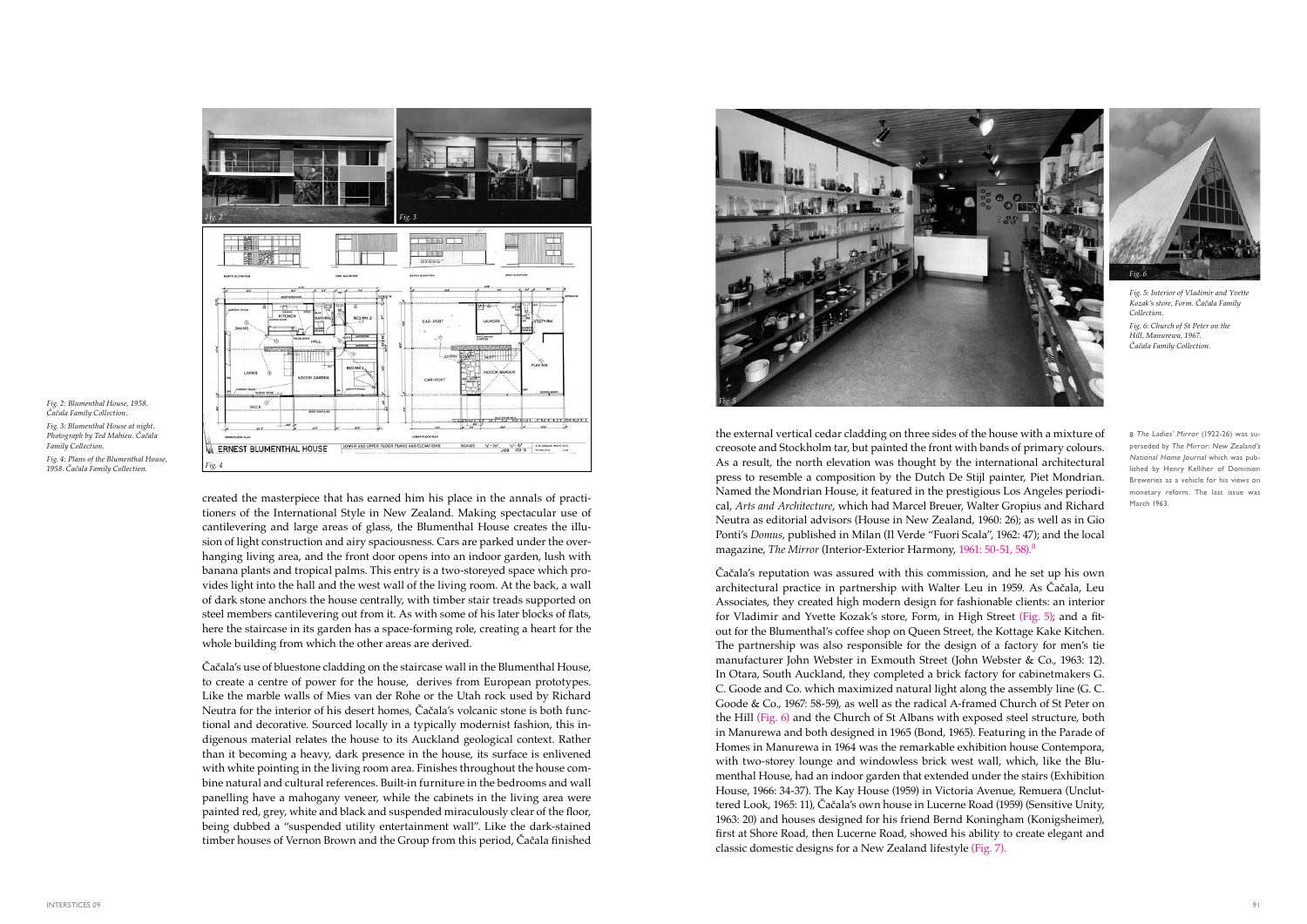

to extend to high-rise developments continued to grow. A 27-unit block of flats at 49 St Stephens Avenue was completed in 1969-70. Next, for E. Lichtenstein & Co Ltd., an Onehunga Wool scouring company, he designed the six-storey block of 60 one-bedroomed flats in Gladstone Road, Parnell (now the Barrycourt Motel), which was one of the tallest buildings in Auckland to use concrete block structurally. By 1978, also for the Lichtensteins, the Northcrest Apartment block of nineteen flats at the corner of Kepa Road and Kupe Street in Orakei was finished, proving the reliability of the material and even (controversially) slightly exceeding the height restriction for the area.

A cursory tally of the developments listed in Čačala's job book for the two prosperous decades from 1954 until 1978 shows that the inner-eastern suburbs of Auckland were populated with over twenty Čačala-designed apartment blocks, with others appearing on the North Shore and in Herne Bay.<sup>11</sup> Generously proportioned, with floor areas typically of 1400, 1600 and 2000 square feet (or 131, 150 and 185 square metres), these were distinctive and luxurious flats, which Peter Shaw describes as presenting a "convincingly 'modern' look to their inhabitants. Much use was made of textured wall finishes, including hessian, exposed aggregate and a variety of sprayed-on surface finishes, which could be highly effective if used sparingly." Shaw concludes, "Cacala, employing a minimal analogy, advocated a certain amount of repetition of motifs in order to produce a unified effect in matters of form, texture and colour" (1991: 125).

This tendency towards standardization shows that as a European modernist working in New Zealand in the post-war period, Čačala endeavoured to overcome distance by reiterating the Bauhaus aesthetic which had nurtured him. His interpretations of this abstraction in the local context were circumscribed by the limited tastes and resources of his period, but amongst his fellow émigrés, he found a sympathetic clientele. His multi-units introduced the principles of functionalist architecture to the private housing development context. The re-

The distinguished designs for individual houses from the 1950s have somewhat eclipsed Čačala's reputation for multi-units later in his career. He had a longterm interest in rental housing, and even his most glamorous homes often included self-contained flats which could be rented out to provide owners with income. Providing his fellow investors with good returns,<sup>9</sup> Čačala's approach was bold and innovative. In his multi-units, it is possible to see an antipodean parallel to Mies van der Rohe's low-rise townhouses and Pavilion Apartment designs in Illinois, where the introduction of externally projecting mullions at the module reference points makes the elements of the building's structure visible. As early as 1954, Čačala built his first block of four two-bedroomed apartments at 100 St Stephen's Avenue in Parnell. Using first brick, then concrete and finally reinforced concrete block in combination with large areas of glass, Čačala moved towards a Miesian fusion of structure with transparency over the next twenty years.

- 1954 Four two-bedroomed apartments 100 St Stephen's Avenue, Parnell
- 1958 Eighteen one-bedroomed apartments, 16-18 St Stephen's Avenue, Parnell
- 1960 Fifteen one-bedroomed apartments, 13-15 Freemont Street, Parnell
- 1962 Seafield Flats, nine apartments, 3 Birdwood Crescent, Parnell
- 1962 Two apartments, Titai Street, Orakei
- 1962 Fifteen apartments, Milford Road
- 1963 Four apartments, Glendowie
- 1963 Rodnal flats and house
- 1963 Eight apartments, Gillies Avenue, Epsom
- 1963 Apartments, Hamilton Road, Herne Bay
- 1964 Six apartments with shops, Coates Avenue, Orakei
- 1964 Three apartments, 5 Hempton Drive, Orakei
- 1964 27 apartments (eight studio, eleven one-bedroomed, seven two-bedroomed and a penthouse), 49 St Stephen's Avenue, Parnell
- 1965 Apartments, 11 Mt Eden Road, Epsom
- 1966 Thirty apartments, View Road, Mt ßEden
- 1967 Twelve apartments for Wiseman, Edenvale Road, Mt Eden
- 1968 Thirty apartments, 49 Esplanade

10 Jointly developed by Čačala with the Blumenthals as investors, this scheme comprised six two-bedroomed and three one-bedroomed flats with sundecks and living rooms facing over the city and Waitemata Harbour.

> Unlike Mies, his uppermost concern was always affordability. With his first multi-units, he took care to comply with the conditions for a State Advances loan by keeping the cost of each to £1000 so that they could be individually purchased. His next development of eighteen one-bedroomed flats at 16-18 St Stephen's Avenue complied with the Town Planning Department's restriction on the number of occupants zoned for that area of land but was also a commercial proposition for a small number of investors. The trend here was capitalizing on valuable land by increasing the density of development, often beginning by buying a section with a single house, removing it and building multi-units in its stead. This approach is epitomized by the reinforced brick Paritai Drive development of 1965 (Fig. 8). Similarly, the 'Seabreeze' flats at Birdwood  $Crescent<sup>10</sup>$  represented a kind of system-built housing, based on European models. Constructed in reinforced concrete block with Winstone Vibradec floors and long-run roofing, these flats were quickly and economically erected, and were the prototype for the largerscale apartment buildings. Čačala's confidence in the potential of his materials





*Čačala Family Collection.*

## *Fig. 8: Home units in Paritai Drive, 1965. Čačala Family Collection.*

11 The job book includes the following:

9 Rents are documented as £7.10s for a one-bedroomed and £8.5s for a twobedroomed flat in 1967.